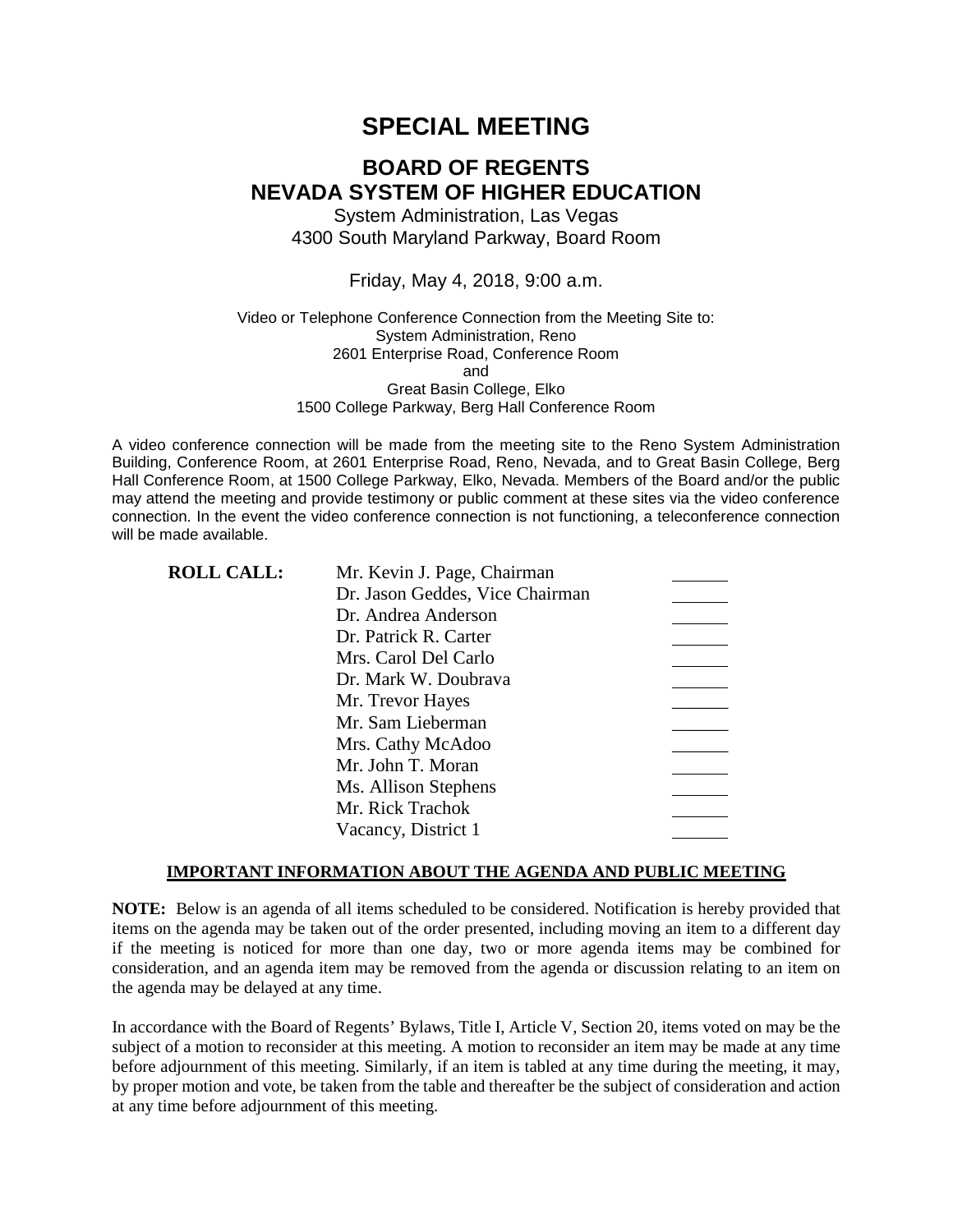In accordance with the Board of Regents' Bylaws, Title I, Article V, Section 13, a quorum may be gained by telephone hookup.

Some agenda items are noted as having accompanying reference material. Reference material may be accessed on the electronic version of the agenda by clicking the reference link associated with a particular item. The agenda and associated reference material may also be accessed on the Internet by visiting the Board of Regents' website at:

<https://nshe.nevada.edu/leadership-policy/board-of-regents/meeting-agendas/>

Many public libraries have publicly accessible computer terminals. Copies of the reference material and any additional support materials that are submitted to the Board of Regents' Office and then distributed to the members of the Board of Regents after the mailing of this agenda but before the meeting, will be made available as follows: 1. Copies of any such materials are available at the Board of Regents' Office at 2601 Enterprise Road, Reno, Nevada and the Board of Regents' Office at 4300 South Maryland Parkway, Las Vegas, Nevada. A copy may be requested by calling Keri Nikolajewski at (702) 889-8426; 2. Copies of any such materials will also be available at the meeting site.

Reasonable efforts will be made to assist and accommodate physically disabled persons attending the meeting. Please call the Board Office at (775) 784-4958 in advance so that arrangements may be made.

**CALL TO ORDER – ROLL CALL**

**PLEDGE OF ALLEGIANCE**

### **1. PUBLIC COMMENT INFORMATION ONLY**

Public comment will be taken during this agenda item. No action may be taken on a matter raised under this item until the matter is included on an agenda as an item on which action may be taken. Comments will be limited to two minutes per person. Persons making comment will be asked to begin by stating their name for the record and to spell their last name. The Board Chair may elect to allow additional public comment on a specific agenda item when that agenda item is being considered.

In accordance with Attorney General Opinion No. 00-047, as restated in the Attorney General's Open Meeting Law Manual, the Board Chair may prohibit comment if the content of that comment is a topic that is not relevant to, or within the authority of, the Board of Regents, or if the content is willfully disruptive of the meeting by being irrelevant, repetitious, slanderous, offensive, inflammatory, irrational or amounting to personal attacks or interfering with the rights of other speakers.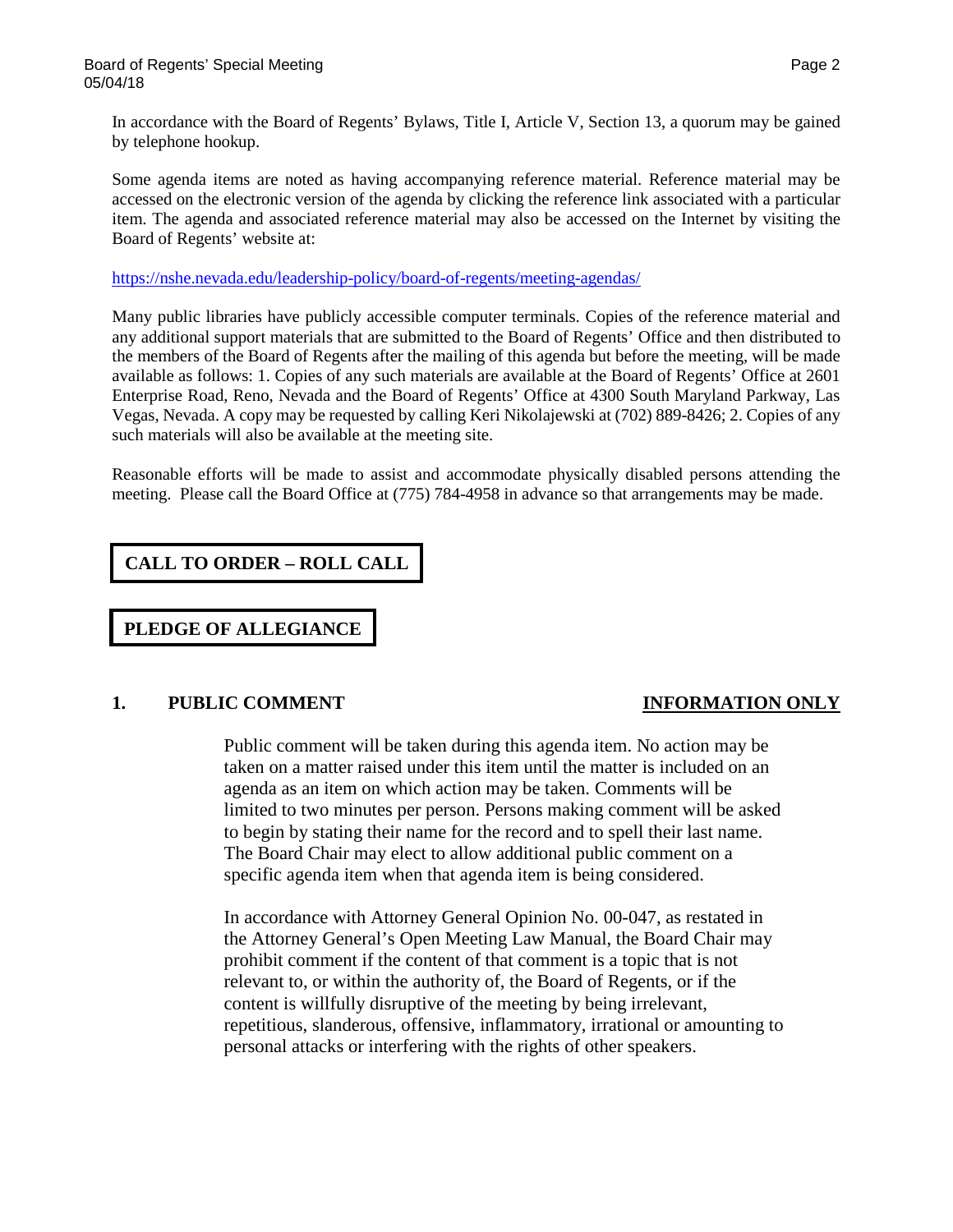# **2. NSHE CORPORATE DISTANCE FOR POSSIBLE ACTION EDUCATION – COLLEGE OPPORTUNITY PROGRAM WITH MGM RESORTS**

Chancellor Thom Reilly requests approval of the NSHE Corporate Distance Education/MGM College Opportunity Program designed to make higher education a viable and affordable option for MGM employees and improve Nevada's degree attainment rate. The program will allow MGM employees to enroll in distance education programs, effective Fall 2019, at any of NSHE's seven teaching institutions providing access to programs across the entire state of Nevada. At the September 6-7, 2018, meeting, Chancellor Reilly will seek Board approval of a Memorandum of Understanding between the NSHE and MGM Resorts along with a fee schedule for the program. *[\(Ref. BOR-2\)](https://nshe.nevada.edu/wp-content/uploads/file/BoardOfRegents/Agendas/2018/may-mtgs/bor4-refs/BOR-2.pdf)*

*FISCAL IMPACT: Since there will be a special fee schedule for MGM employees participating in the program, as well as a waiver for MGM nonresident students, there may be an impact to overall fee revenue for those students. While the fee per student may be less than compared to a traditional student, the revenue impact may actually be favorable with an overall increase to the number of students taking advantage of the program through MGM that would not have otherwise enrolled at a NSHE institution.*

*ESTIMATED TIME: 15 mins.*

### **3. MINUTES FOR POSSIBLE ACTION**

Request is made for approval of the following meeting minutes:

- January 4, 2018, Board of Regents' Special Meeting *[\(Ref. BOR-3a\)](https://nshe.nevada.edu/wp-content/uploads/file/BoardOfRegents/Agendas/2018/may-mtgs/bor4-refs/BOR-3a.pdf)*
- January 19, 2018, Board of Regents' Special Meeting *[\(Ref. BOR-3b\)](https://nshe.nevada.edu/wp-content/uploads/file/BoardOfRegents/Agendas/2018/may-mtgs/bor4-refs/BOR-3b.pdf)*

*ESTIMATED TIME: 5 mins.*

# **4. APPOINTMENT, PRESIDENT, WNC FOR POSSIBLE ACTION**

Pending a potential recommendation that may be made as a result of its May 3, 2018, meeting, the Regents' ad hoc WNC President Search Committee may make a recommendation for the appointment of one or more of the following individuals as President of Western Nevada College:

- J. Kyle Dalpe, Ph.D. *[\(Ref. BOR-4a\)](https://nshe.nevada.edu/wp-content/uploads/file/BoardOfRegents/Agendas/2018/may-mtgs/bor4-refs/BOR-4a.pdf)*
- Lisa B. Rhine, Ph.D. *[\(Ref. BOR-4b\)](https://nshe.nevada.edu/wp-content/uploads/file/BoardOfRegents/Agendas/2018/may-mtgs/bor4-refs/BOR-4b.pdf)*
- Vincent R. Solis, Ed.D. *[\(Ref. BOR-4c\)](https://nshe.nevada.edu/wp-content/uploads/file/BoardOfRegents/Agendas/2018/may-mtgs/bor4-refs/BOR-4c.pdf)*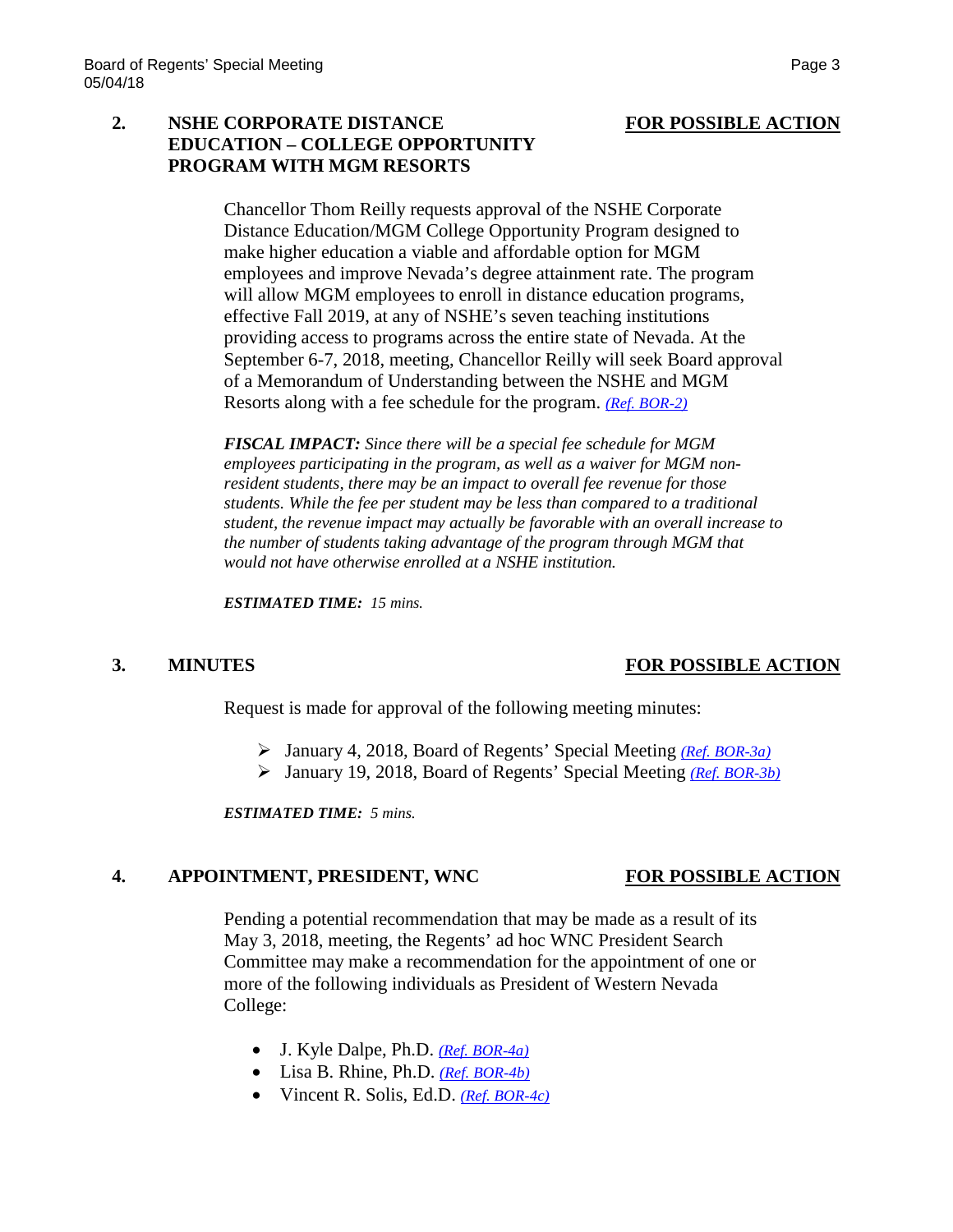## **4. APPOINTMENT, PRESIDENT, WNC –** *(continued)* **FOR POSSIBLE ACTION**

Based on the Committee's recommendation(s), the Board of Regents will consider the approval of the recommended individual(s) to be President of Western Nevada College. The proposed salary and contract terms may be discussed and considered for approval at the meeting. If the Board determines not to appoint a nominee recommended by the Committee, the Board may direct the Committee to continue the search process and to recommend an additional nominee or nominees for consideration by the Board of Regents at a future meeting. *[\(Ref. BOR-4d\)](https://nshe.nevada.edu/wp-content/uploads/file/BoardOfRegents/Agendas/2018/may-mtgs/bor4-refs/BOR-4d.pdf)*

*FISCAL IMPACT: Salary and benefits costs.*

*ESTIMATED TIME: 30 mins.*

### **5. REMARKS FROM STATE LEGISLATORS INFORMATION ONLY**

# Chairman Kevin J. Page will invite state legislators in attendance to make brief remarks regarding the NSHE budget process. *[\(Ref. BOR-5\)](https://nshe.nevada.edu/wp-content/uploads/file/BoardOfRegents/Agendas/2018/may-mtgs/bor4-refs/BOR-5.pdf)*

*ESTIMATED TIME: 60 mins.*

### **6. FACULTY COMPENSATION STUDY INFORMATION ONLY**

Representatives from Arthur J. Gallagher & Company will present a summary of its findings related to the salary study requested by the Chancellor. The study includes a review of: 1) current academic, administrative and executive salary schedules used for the universities, state college and community colleges to determine if they are appropriately competitive; and 2) salaries paid to currently employed academic and administrative faculty to determine if they are appropriately competitive. In addition, the study includes a recommended methodology for adjusting NSHE salary schedules going forward. Faculty will be afforded an opportunity to respond to the study findings. *[\(Ref. BOR-6\)](https://nshe.nevada.edu/wp-content/uploads/file/BoardOfRegents/Agendas/2018/may-mtgs/bor4-refs/BOR-6.pdf)*

*ESTIMATED TIME: 60 mins.*

## **7. NSHE FUNDING FORMULA AND INFORMATION ONLY SELF-SUPPORTING BUDGET OVERVIEW**

Chief Financial Officer Chet Burton and Senior Program Analyst Brody Leiser, Legislative Counsel Bureau, will present an overview of the Funding Formula model used to distribute funds to NSHE's teaching institutions and DRI, and an overview of the self-supporting budgets. *[\(Ref. BOR-7\)](https://nshe.nevada.edu/wp-content/uploads/file/BoardOfRegents/Agendas/2018/may-mtgs/bor4-refs/BOR-7.pdf)*

*ESTIMATED TIME: 60 mins.*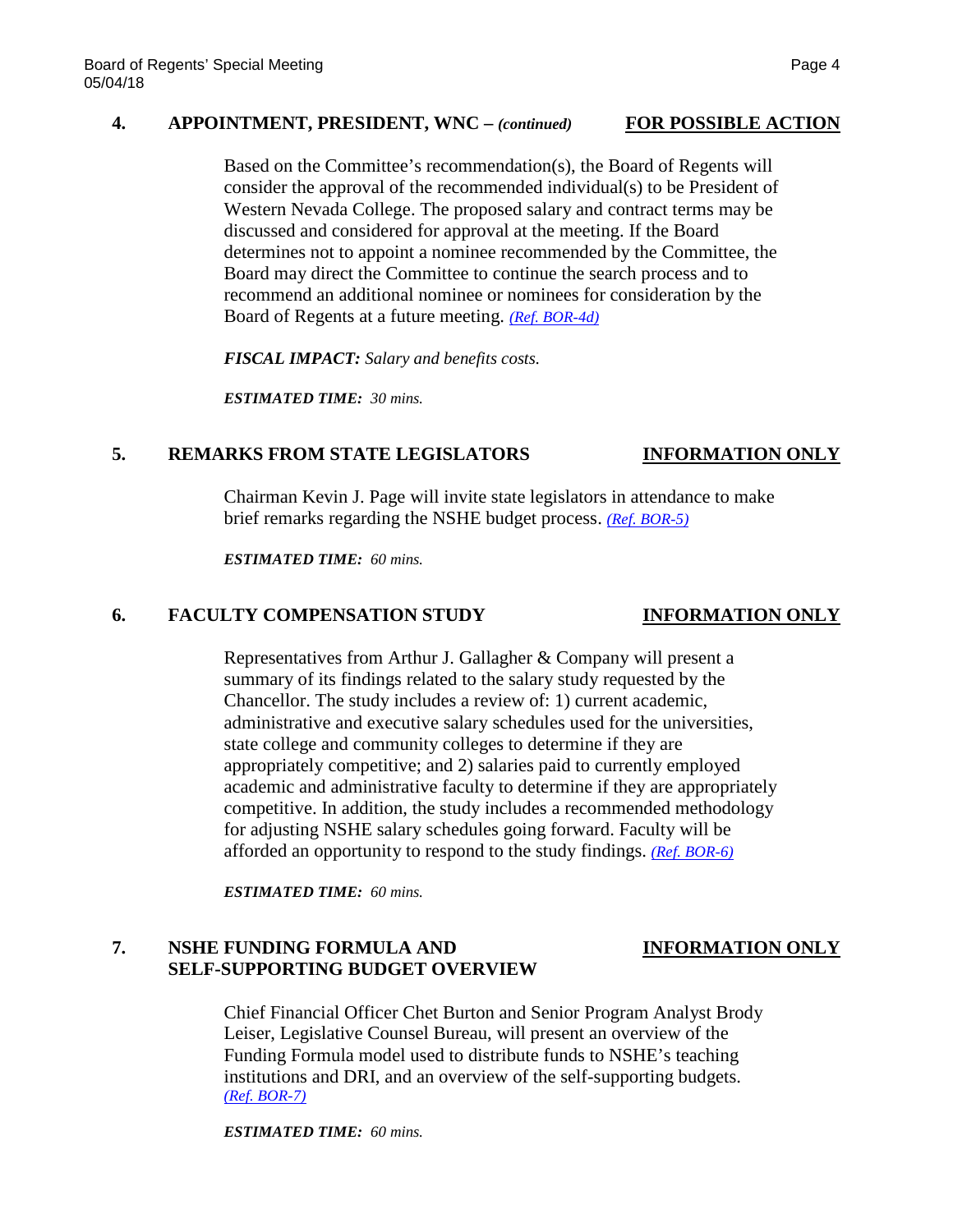## **8. 2019-21 BIENNIAL OPERATING BUDGET FOR POSSIBLE ACTION**

The Board, with the assistance of the Chancellor, institution presidents and System staff, will discuss the process of developing the NSHE 2019-21 biennial operating budget for incorporation into the Governor's budget request for consideration by the 2019 Nevada Legislature. The Board will review the base operating budget calculated by the NSHE funding formula, consider institution requested enhancements to the operating budget, as well as consider the non-formula state-supported operating budgets and requested enhancements to those budgets. The Board may provide direction to the Chancellor on specific budget priorities and requested enhancements that the Board would want to see in the final budget submission. *[\(Ref. BOR-8\)](https://nshe.nevada.edu/wp-content/uploads/file/BoardOfRegents/Agendas/2018/may-mtgs/bor4-refs/BOR-8.pdf)*

*ESTIMATED TIME: 60 mins.*

# **9. 2019-21 NSHE INSTITUTION CAPITAL FOR POSSIBLE ACTION CONSTRUCTION AND PLANNING REQUESTS**

Chief Financial Officer Chet Burton requests the Board rank the construction projects and planning projects from NSHE institutions for submission to the State Public Works Board. *[\(Ref. BOR-9\)](https://nshe.nevada.edu/wp-content/uploads/file/BoardOfRegents/Agendas/2018/may-mtgs/bor4-refs/BOR-9.pdf)*

*ESTIMATED TIME: 60 mins.*

## **10. NEW BUSINESS INFORMATION ONLY**

Items for consideration at future meetings may be suggested. Any discussion of an item under "New Business" is limited to description and clarification of the subject matter of the item, which may include the reasons for the request.

*ESTIMATED TIME: 5 mins.*